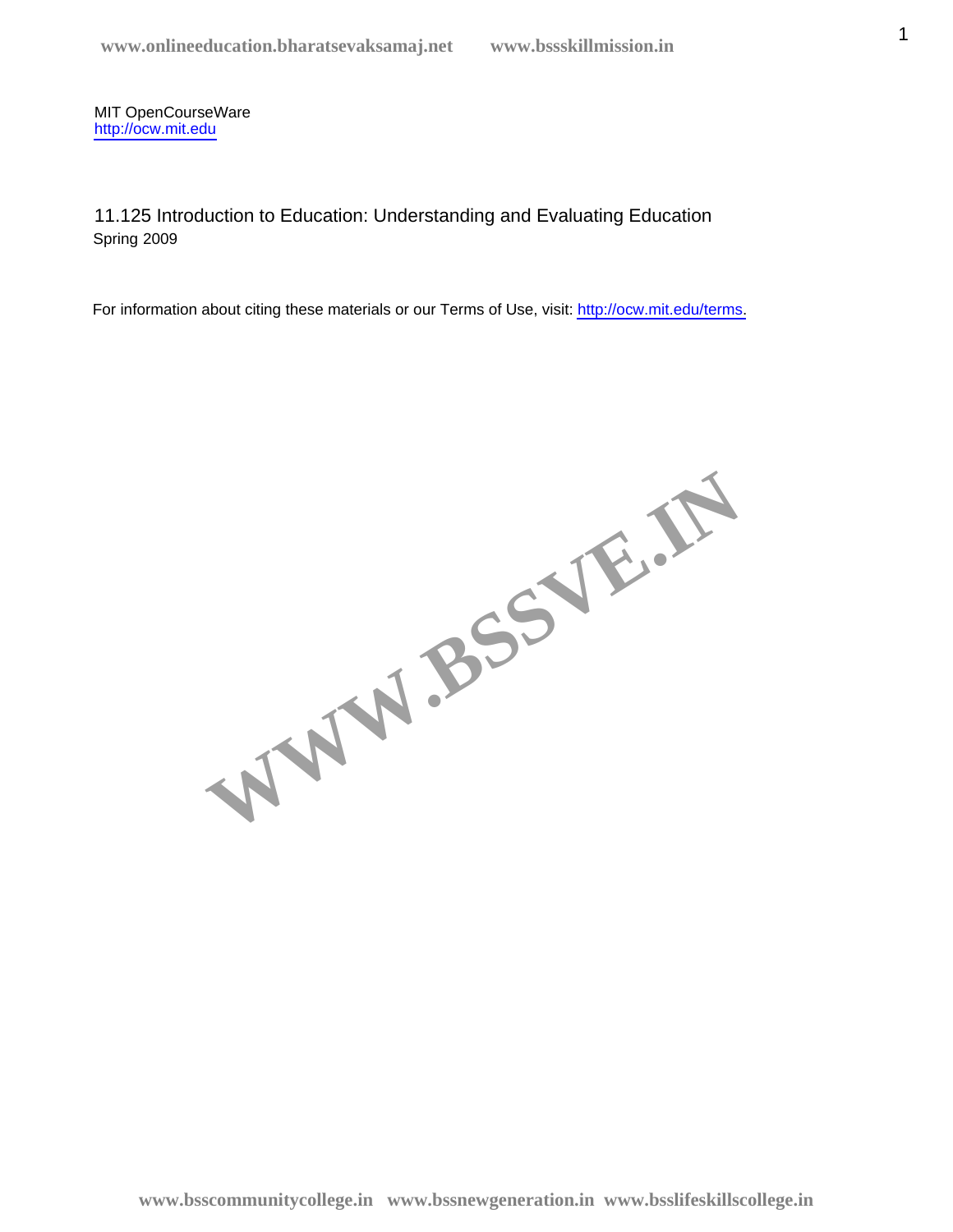### **Assignment 1 - MIT Observation**

Attend a class that you have taken at MIT. Sit in the class and do "an observation." Take notes on what is going on during class. Focus on certain aspects of the class, or certain people in the class. What are they doing? What are your indications that they are or are not paying attention or comprehending what is going on in class?

Analyze what you think the sources of the behavior are (on both the part of students and teachers) in a paper of five pages. You will also be responsible for reviewing other people's work.

WW.BSSVE.IN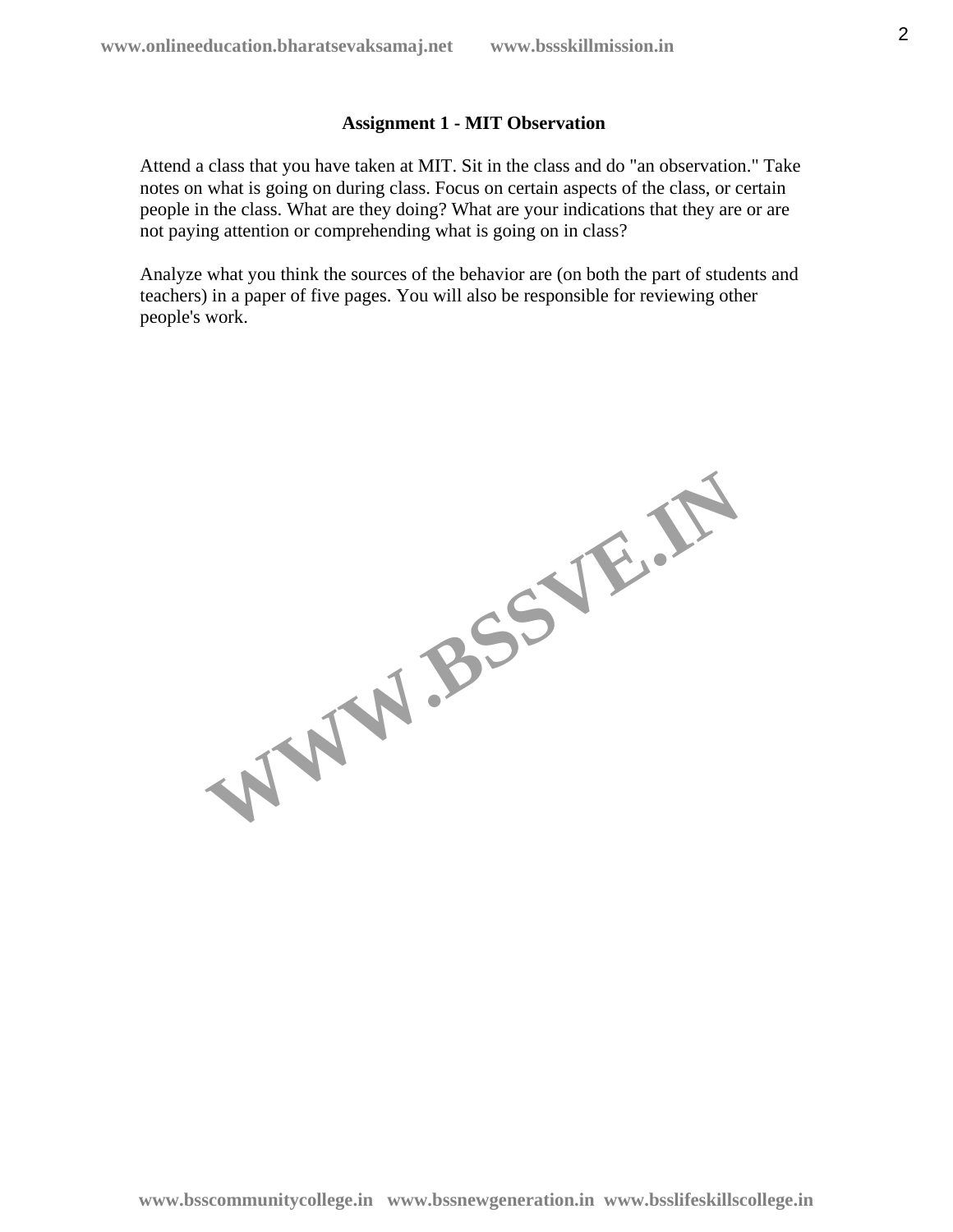11.125 Introduction to Education: Understanding and Evaluating Education Spring 2009

WWW.BSSVE.IN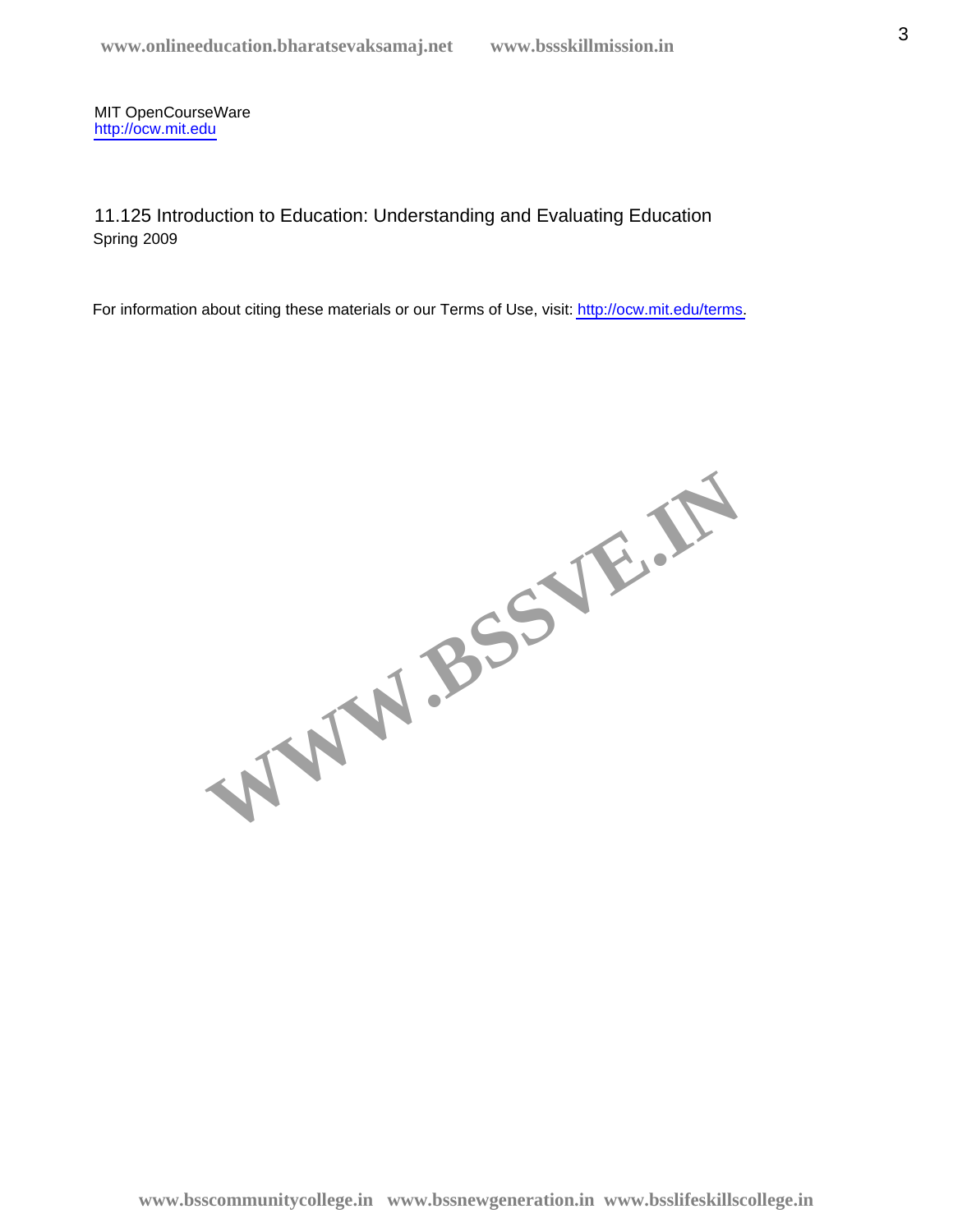## **Assignment 2 - Misconceptions**

Think of your own field of study. What misconceptions do high school/middle school students have in this field? Pick one or two specific misconceptions that have been discussed in the literature and in a paper of five pages write about:

- Why these misconceptions persist.
- Why they should be remediated.
- Suggest possible strategies for remediation.

WW.BSSVE.IN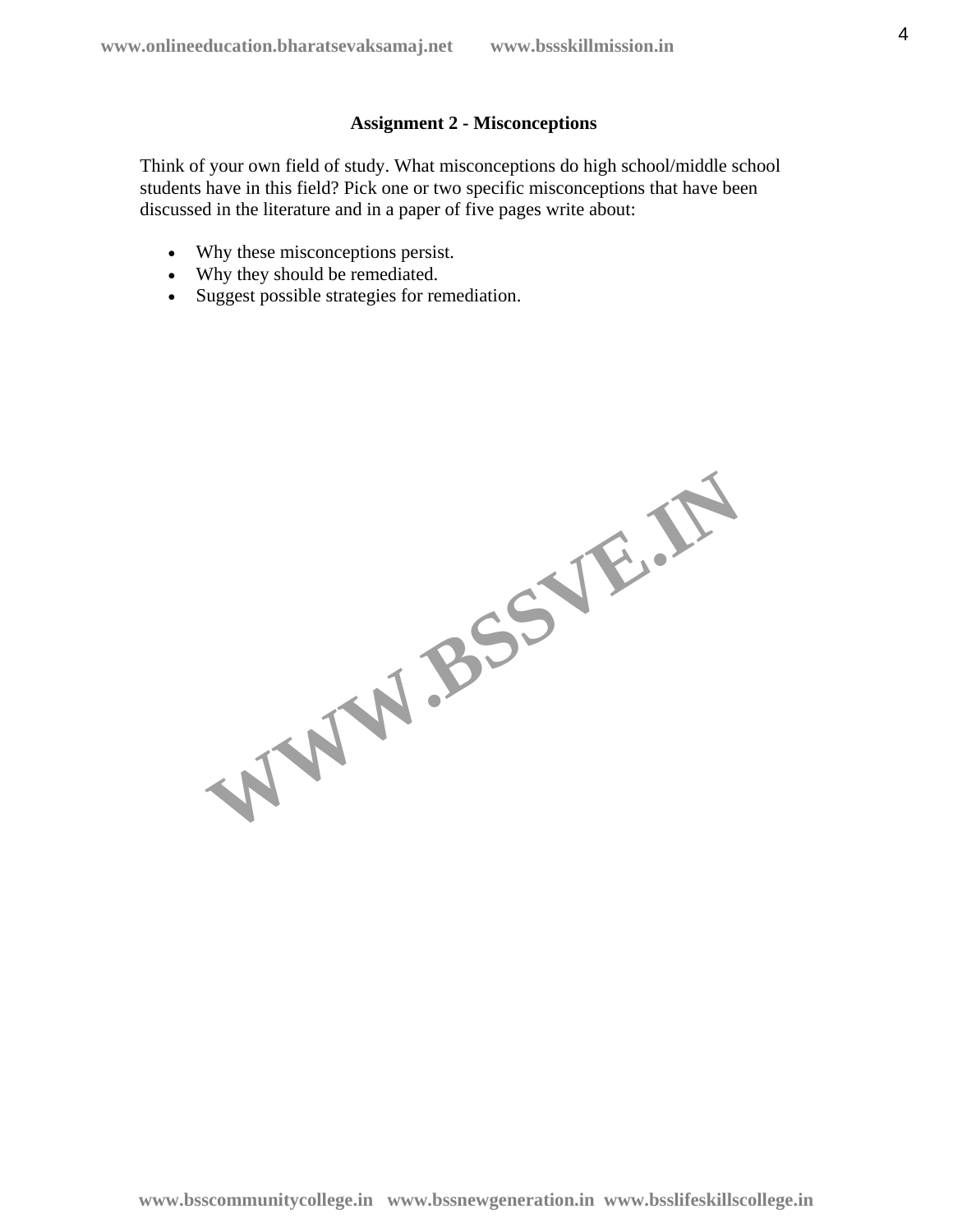11.125 Introduction to Education: Understanding and Evaluating Education Spring 2009

WWW.BSSVE.IN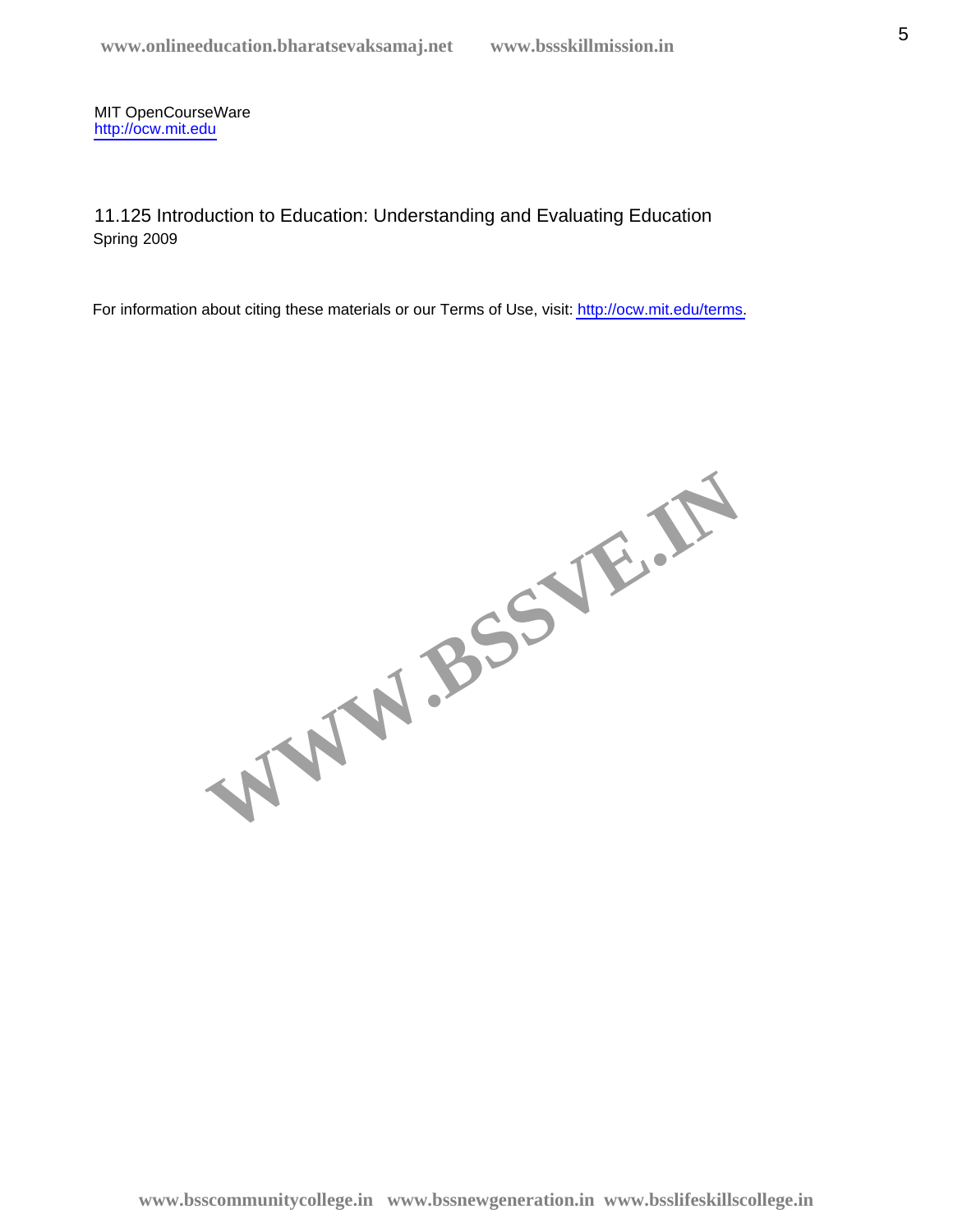### **Assignment 3: Reflection of Formative Assessment**

Delving Deeper into Differentiated Instruction

This paper provides an opportunity for you to delve deeper into some of the practical and theoretical considerations around differentiated instruction. You will need to take a position on one perspective in differentiated instruction and back up that position with good arguments, some (limited) research and experience (from your observations and experience). There are two options for the paper that we will discuss in class.

1) Pick a particular method for developing and implementing differentiated instruction. This method can be used to address any particular heterogeneity that you would like, and is likely to be drawn from the in-class jigsaw that we conducted. Thinking about that method take a position on the benefits of this method and what its pros and cons are. Back up that position with information from the reading, as well as additional information that you can find either from practice or research. Really think through your argument and take a clear position. we a method take a position on the benefits of<br>ed. Thinking about that method take a position on the benefits of<br>and what its pros and cons are. Back up that position with union<br>reading, as well as additional information t

2) Pick a particular student population (e.g., dyslexic, deaf, new immigrants, drop-outs, autistic, etc), identify an area of contention (e.g., bilingual education vs immersion; cost of special education) and take a position on the issue. Similar to the previous option, you will need to do some research (likely a bit more in this case) and develop a clear concise argument.

The paper should be 5 pages in length.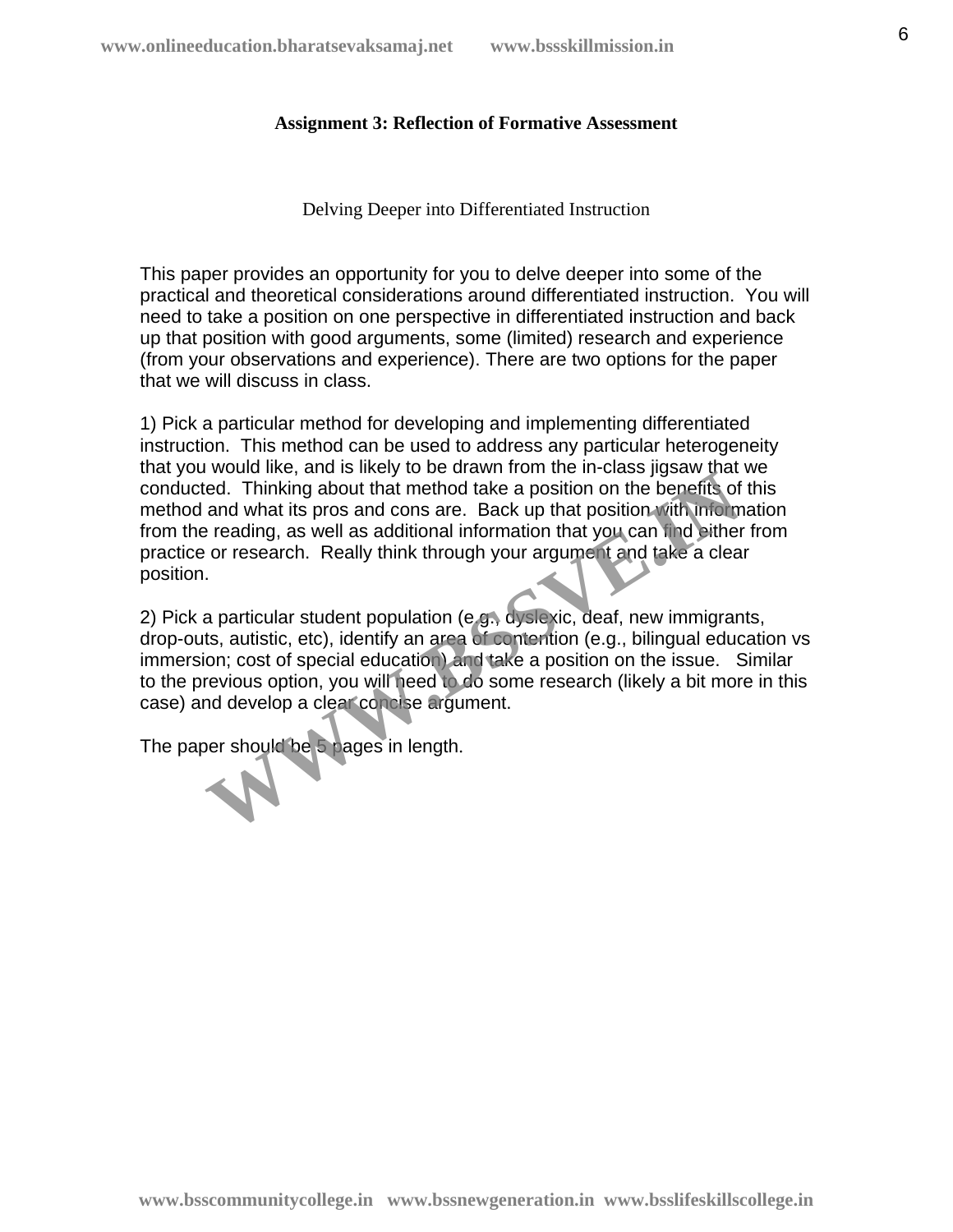11.125 Introduction to Education: Understanding and Evaluating Education Spring 2009

WWW.BSSVE.IN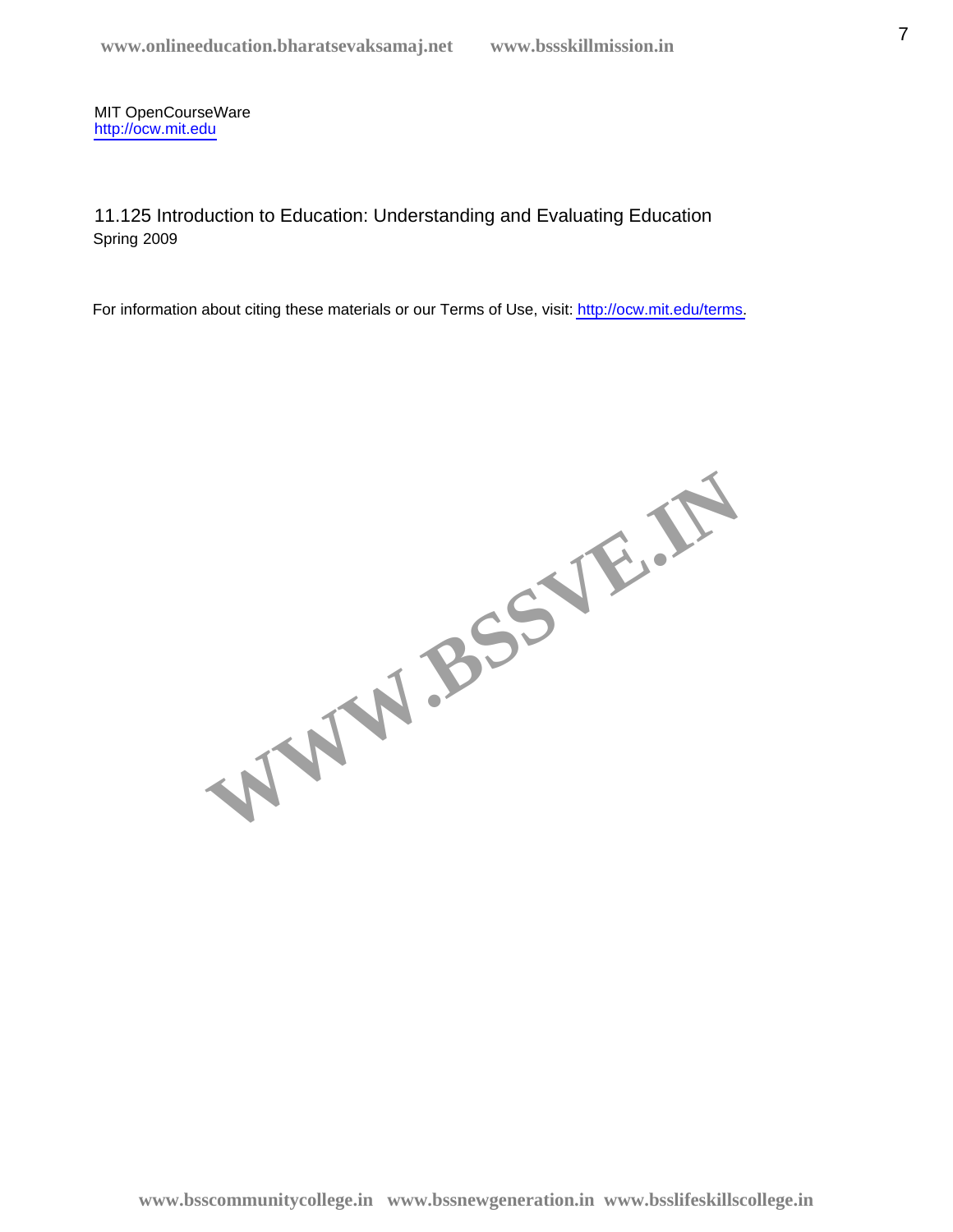### **Assignment 4: Comparison of Media**

You are an educational consultant that has been hired by a school board to design the new "ramp and cart" lab for a school district. Given what you have learned through conducting the experiments in class you must write a letter in which you specify and defend how teachers in the school should perform this experiment. You might want to include information about

- How the media would apply to different types of learners
- How the media helped build understanding about physical concepts and experimental design
- How it addresses core FITness concepts
- Time taken to perform experiments
- Ease of conducting the experiments and training teachers
- Cost of purchasing material

The letter should be five pages in length. WW.BSSVE.IN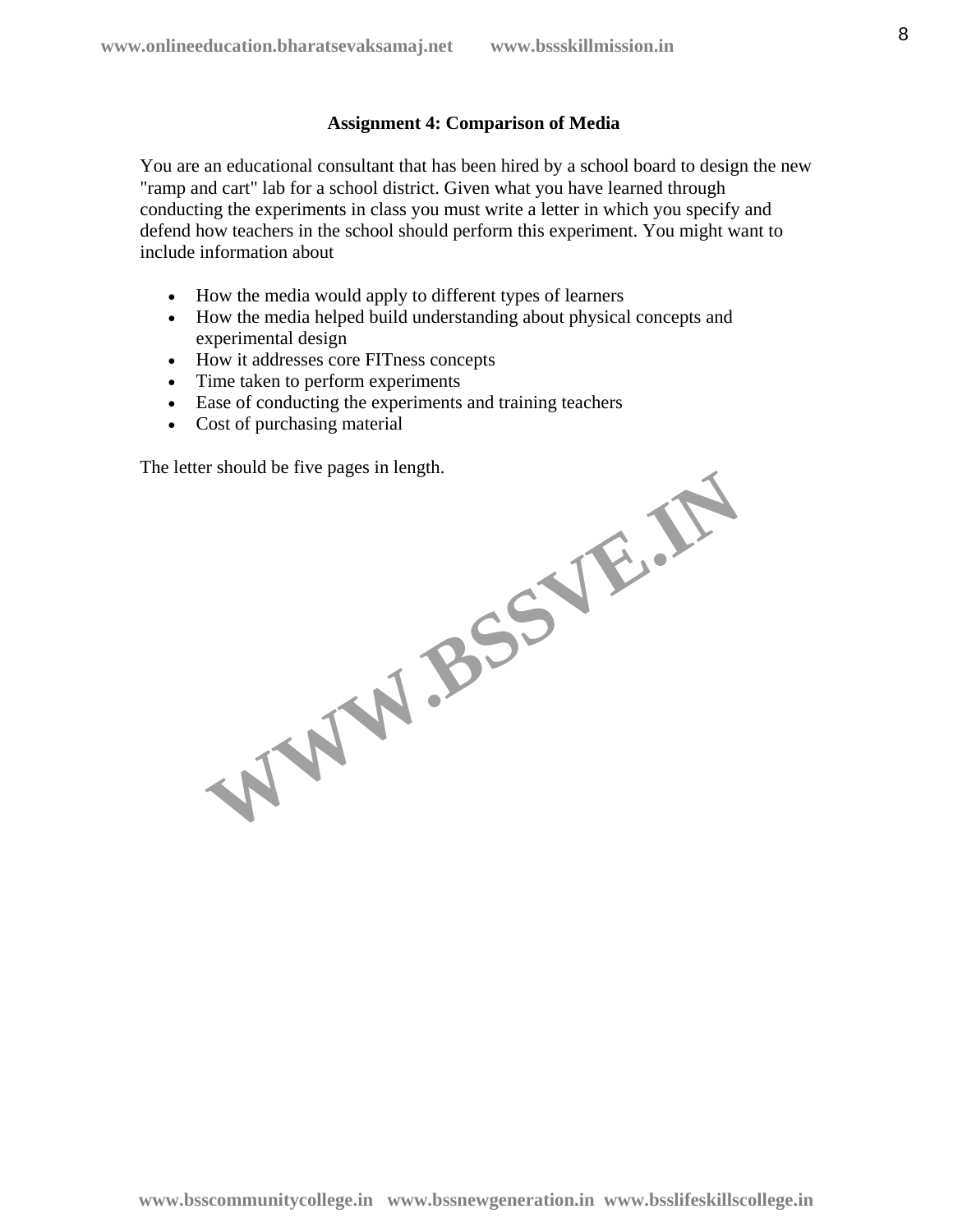11.125 Introduction to Education: Understanding and Evaluating Education Spring 2009

WWW.BSSVE.IN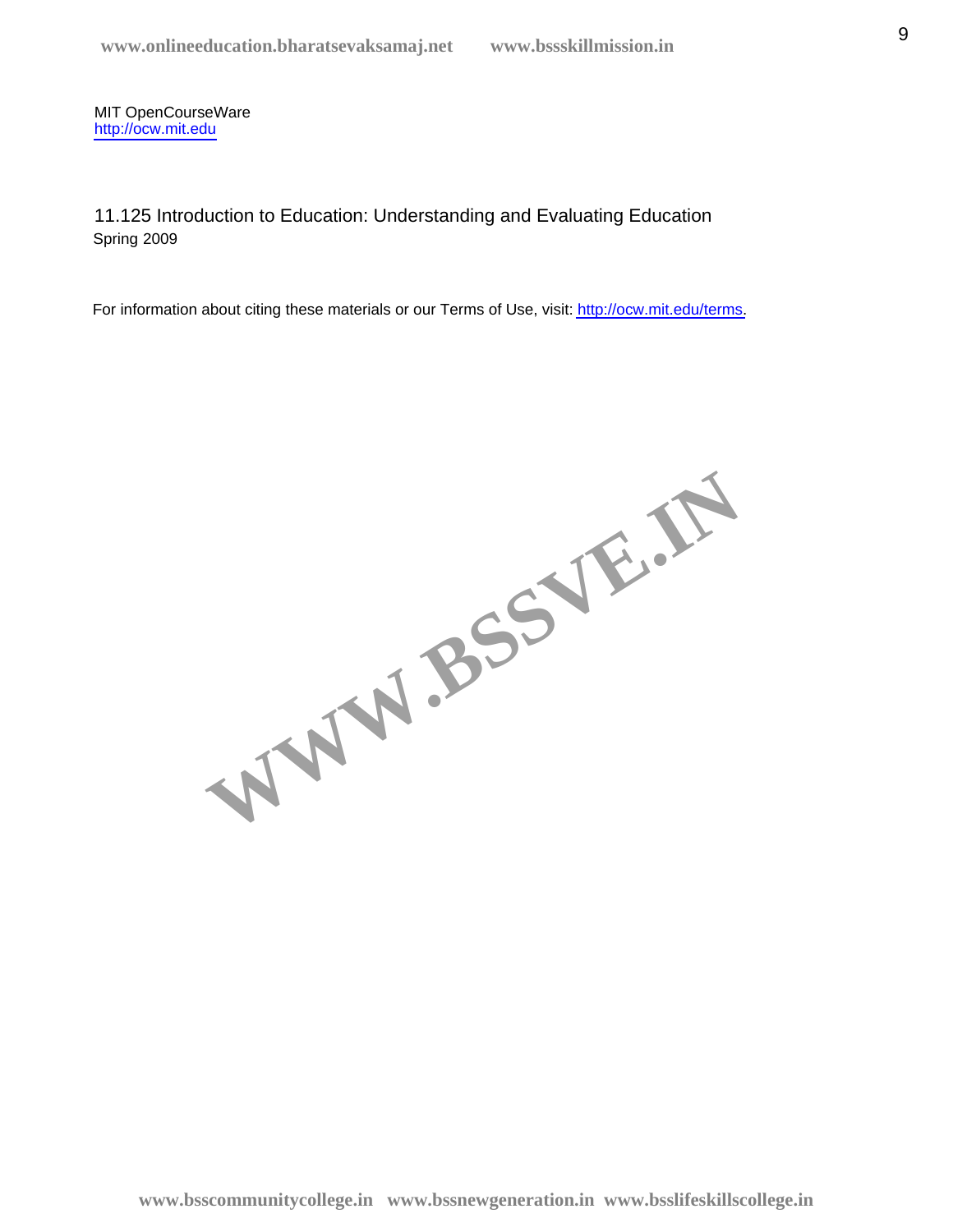## **Final Assignment**

 You are a first year teacher. Your principal is going to observe your class for a day. You need to prepare a lesson for that day of class, and set it in a context so that your principal can understand how it fits in.

As a part of this assignment you must do the following:

- Design and teach a lesson to the class drawing upon class themes
- Submit a detailed written description of your lesson plan, along with the context in which it is set (target class, the place this falls in the unit, other activities and lessons that would be done before and after this lesson, etc.)
- Write a reflection on the lesson.

The lesson should be approximately 35-40 minutes long.

For our class you will be working on these projects in pairs. You will be teaching the lessons the last two to three weeks of classes. You should set your lesson in one of the schools that you have been observing in this semester. But you should define the school, class, and subject that you are teaching and use this to justify your lesson plans. The primary criteria for these lessons is how you reflect the educational themes that we discussed in class (and in your other practice teaching) this year. This is best accomplished by focusing on one or two themes and specifically pointing those out in a brief introduction to your lesson. The should be approximately 55-40 minites long.<br>
Ilass you will be working on these projects in pairs. You will be leaching<br>
the last two to three weeks of classes. You should set your less in in one<br>
that you have been ob

The written part may be integrated into the final portfolio or submitted separately.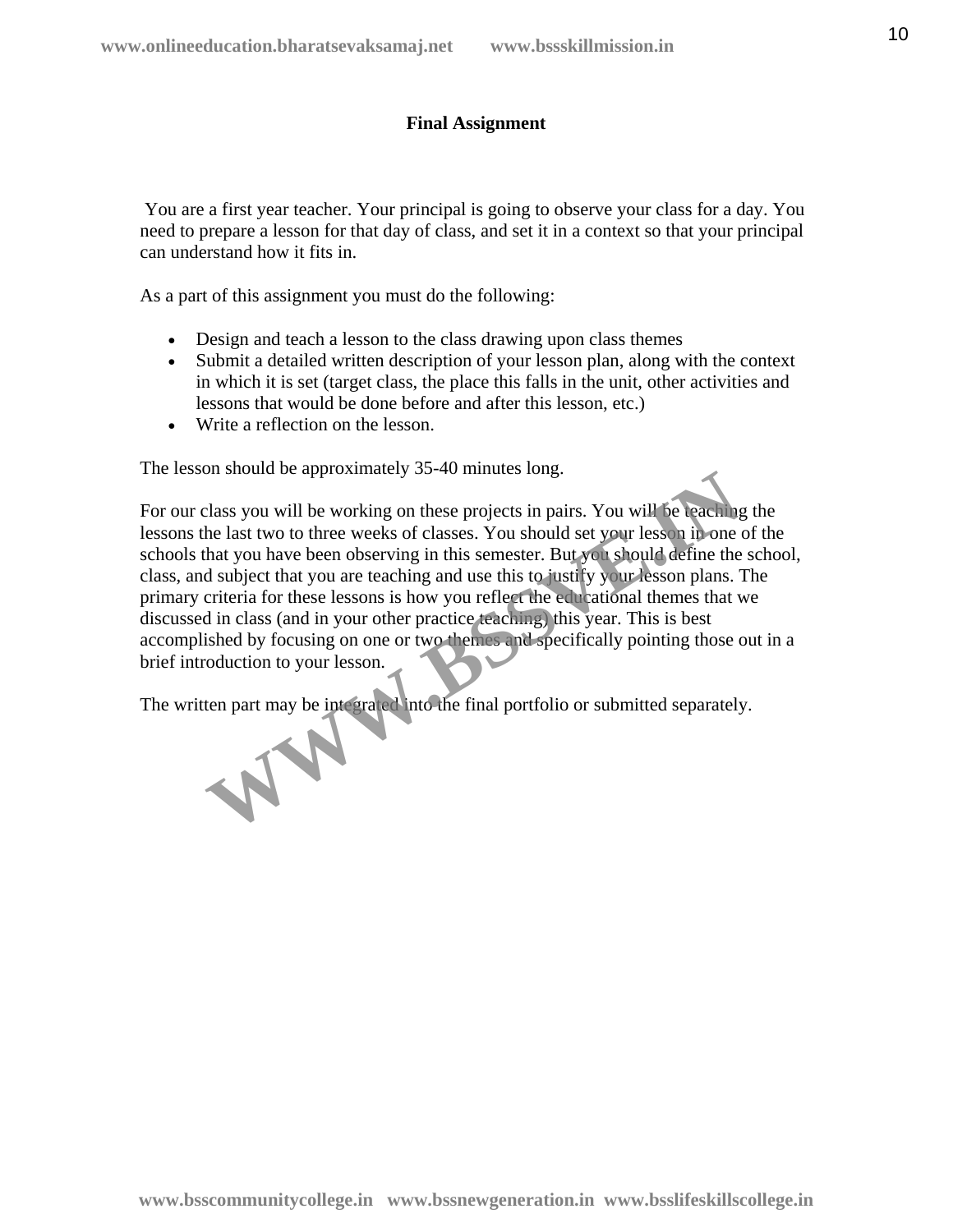11.125 Introduction to Education: Understanding and Evaluating Education Spring 2009

WWW.BSSVE.IN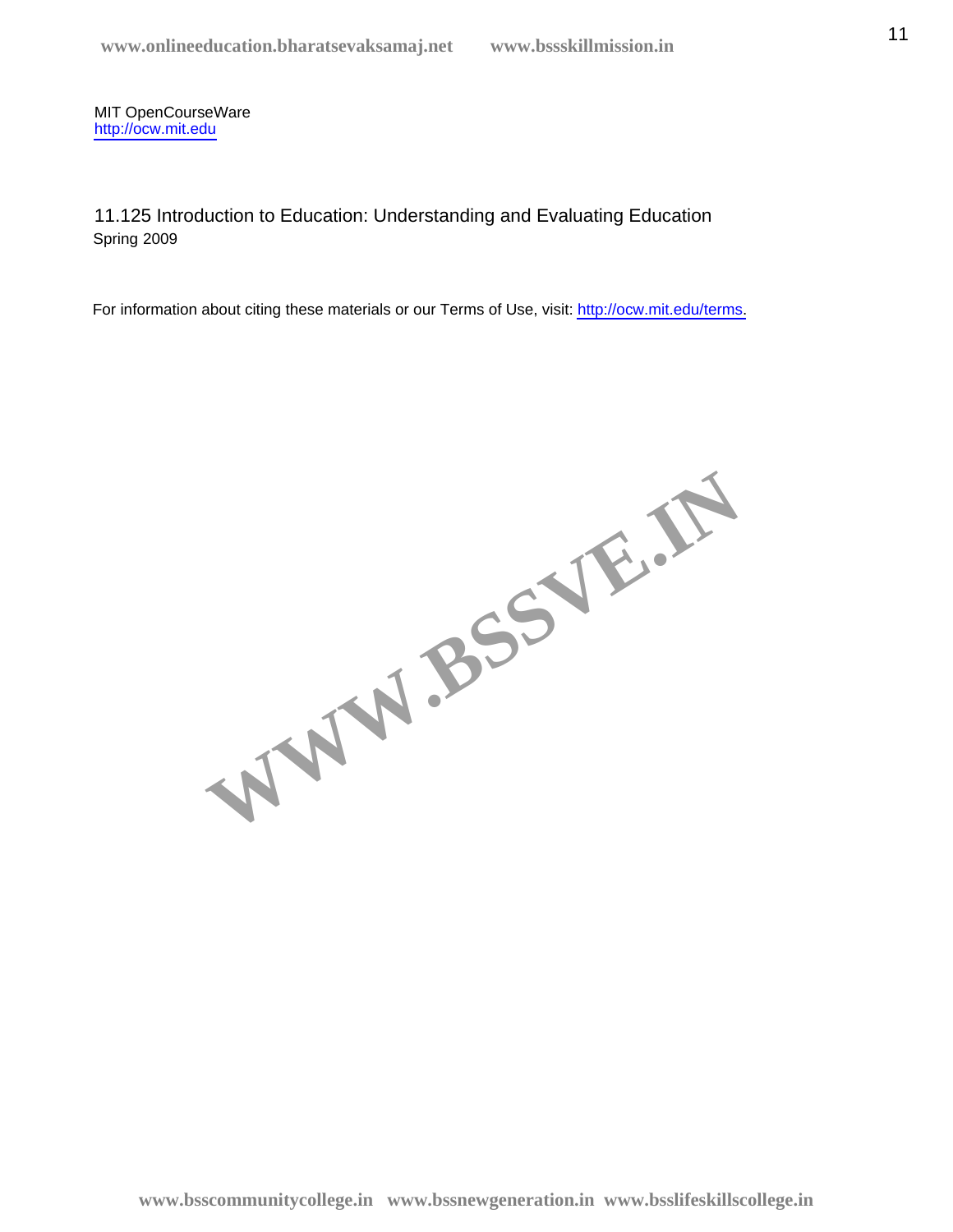## **Final Portfolio**

It is late spring of your senior year (as it very well may be for some of you), and you have decided to apply for a teaching job. As part of the application process the school requests that you define your teaching philosophy and back up your statement with previous work and experiences. Your job is to define your philosophy (describing how you would teach and assess students, run your classroom, etc.) citing work done from the class this semester. The statement should be of a format of a piece of work that you would send along to a potential employer, only this piece of work is presented online and has hyperlinks to previous work from this class that supports your statement. You will need to choose a small number (4-6) pieces of work from this semester that support your statement. This should include at least two class related pieces of work and two observations related pieces of work. *You may also choose to integrate your reflections and preparation for the final lesson into this portfolio*. Things you might want to consider include:

- things that you have learned that would prepare you to teach or work with students in a K-12 classroom
- evidence of development of or changes in your understanding of teaching and learning (especially modes of teaching)
- activities which support your preferences for modes of teaching and assessment
- classroom experiences that providence evidence supporting your statement

Since we have have done a number of hands-on activities in class during the semester, you should include some mention of these in your portoflio.

You should create a document in your blog (or linked to from your blog) for this assignment that discusses these issues and points to other documents (assignments, in class work, observations) in your blog. You are welcome to add additional documents to your blog that reference readings from class (strongly recommended), your experiences in the schools, or your reflections on class work. This should be a combination of new writing plus the links and references to your previous work. trudents in a K-12 classroom<br>widents in a K-12 classroom<br>widence of development of or changes in your understanding of teaching<br>araming (especially modes of teaching)<br>citivities which support your preferences for modes of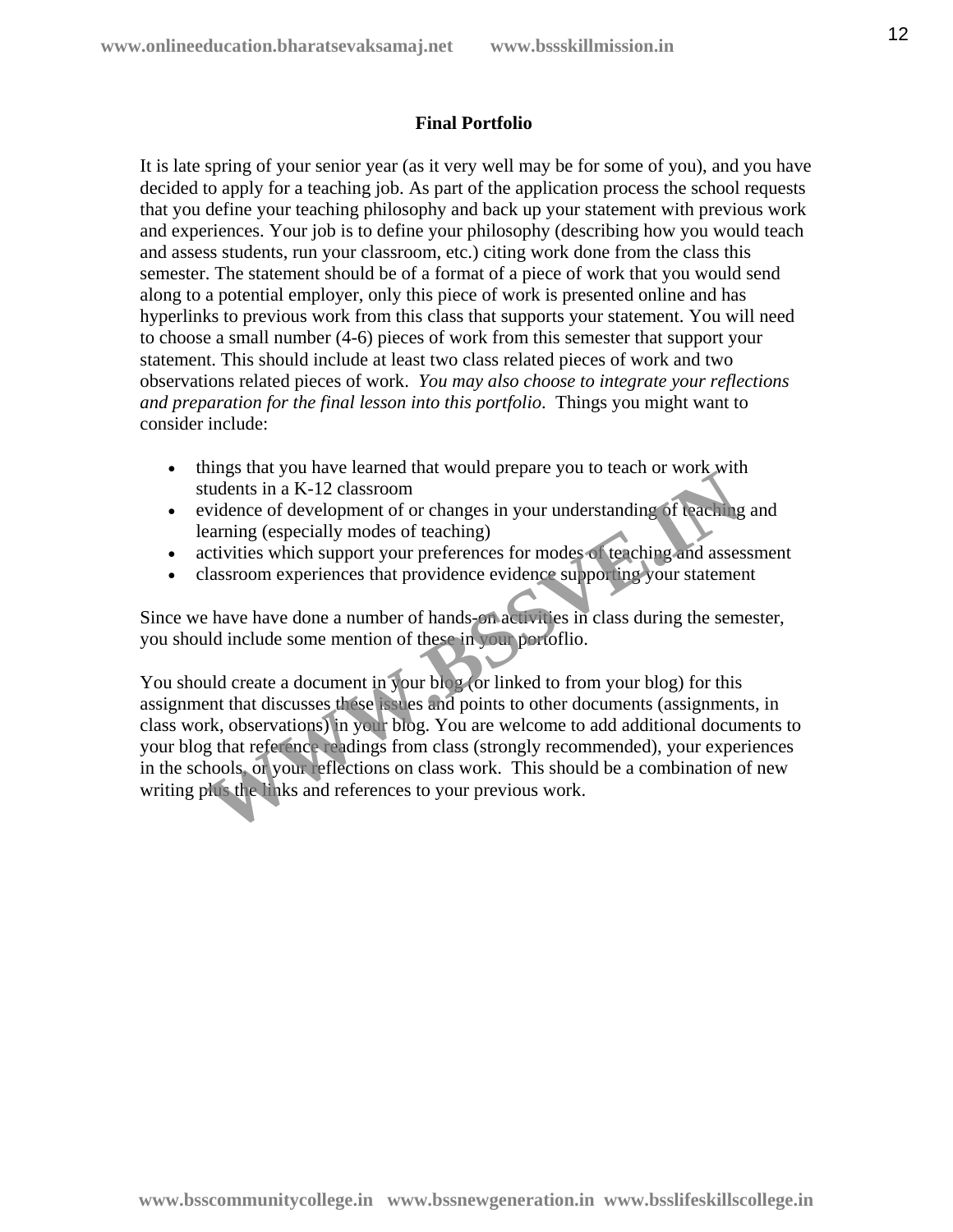11.125 Introduction to Education: Understanding and Evaluating Education Spring 2009

WWW.BSSVE.IN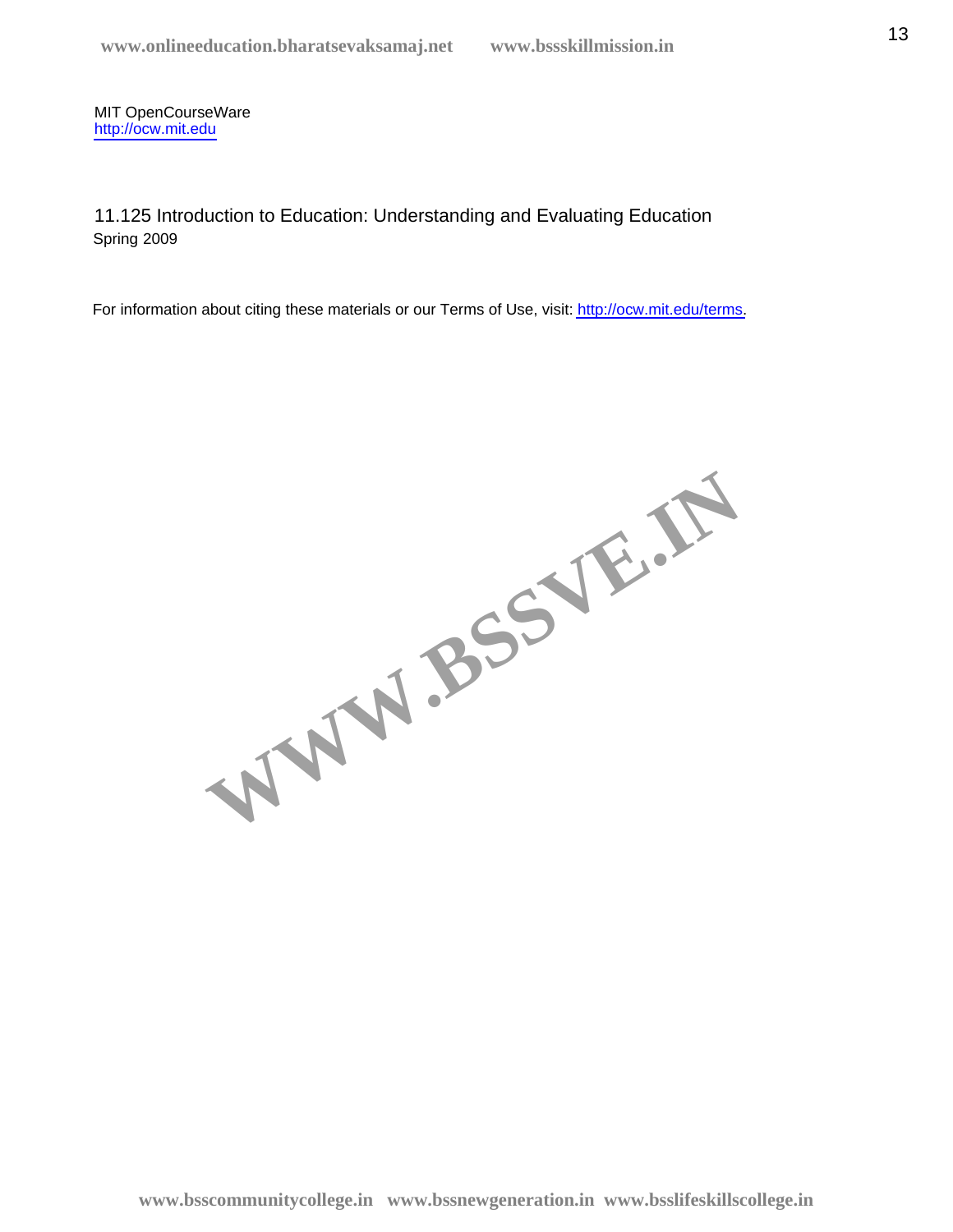## **Activity 1**

Break up into groups of 8-10 students. Within those groups break up into pairs. Each pair will rotate through the role of teacher, while the rest of the group is students. Teachers should pick an academic topic to teach such as:

- Multiplication of Fractions
- Probability
- Velocity and Acceleration
- Simple Genetic Crosses
- Mitosis
- Optics

Each pair of teachers should prepare to teach the topic for 10-15 minutes. The catch is that you aren't allowed to use any words, either written or oral (with one exception - you are allowed to very briefly explain the context for the activity, i.e. what grade level and where in the unit this falls).

As you are teaching and learning, consider what methods of communication people are using, how effective you find the methods of communication, and how you can tell<br>whether your students or classmates are understanding. whether your students or classmates are understanding. WW.BSSV.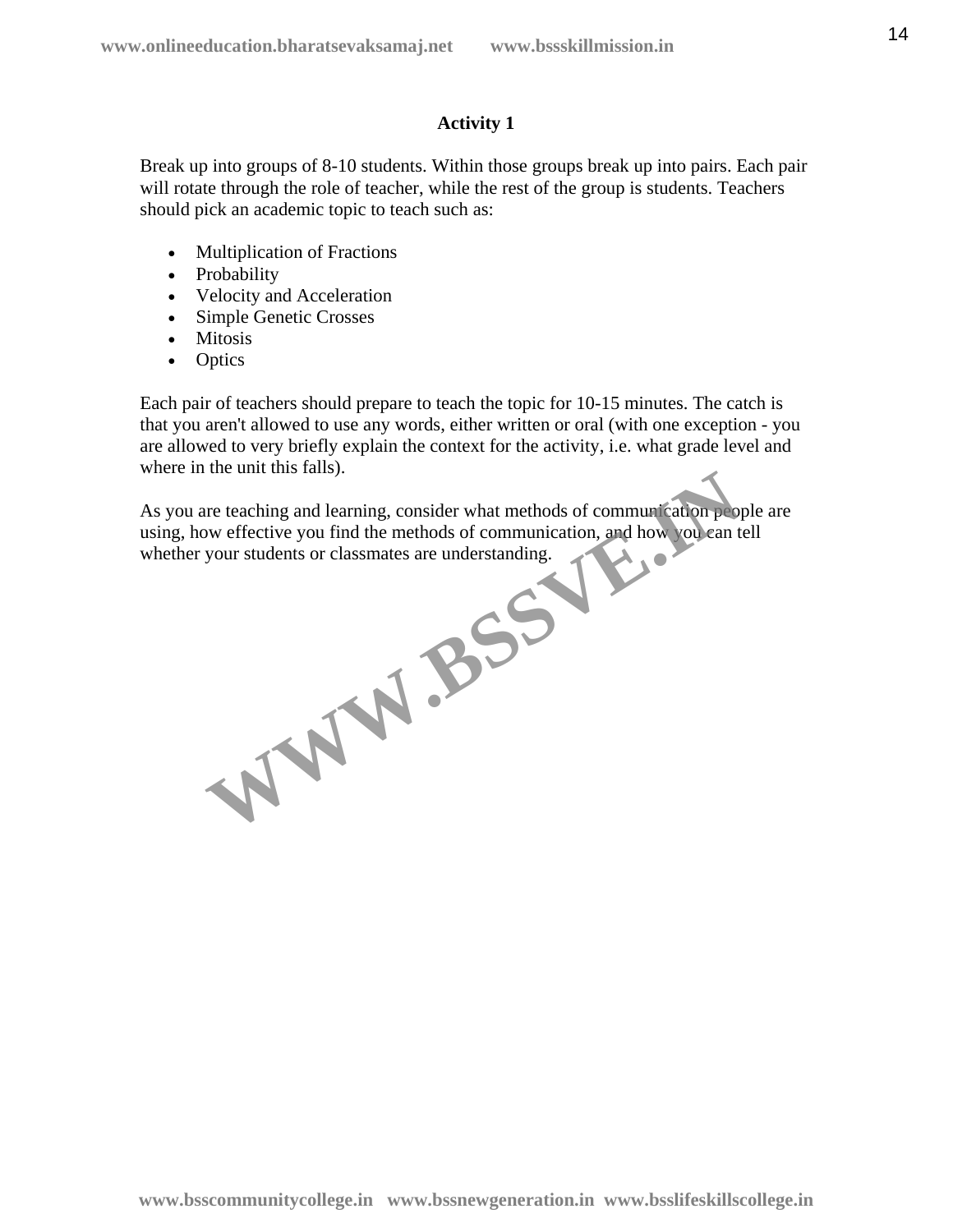11.125 Introduction to Education: Understanding and Evaluating Education Spring 2009

WWW.BSSVE.IN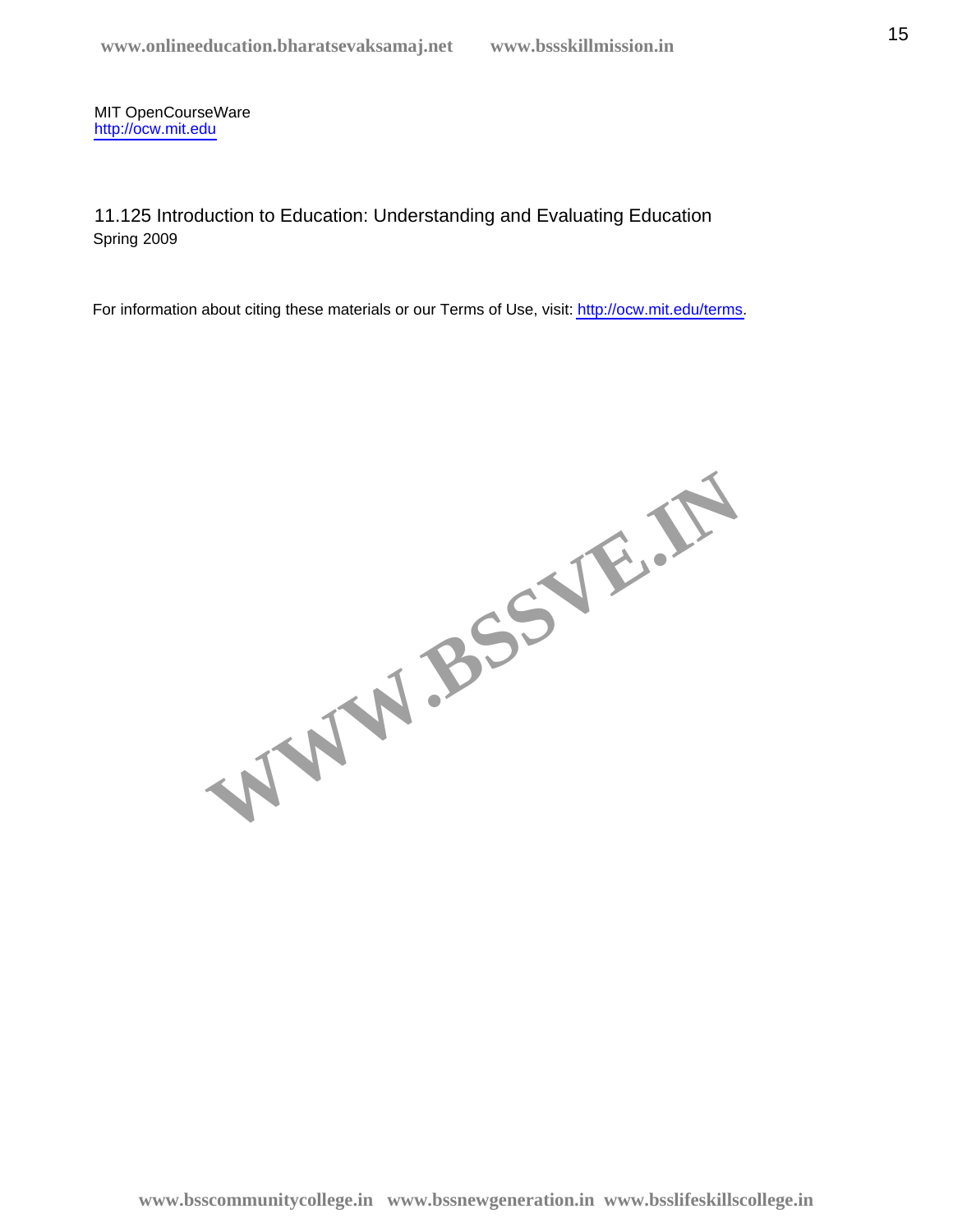## **Standards Town Hall**

The City of Cambridge is considering abandoning the Massachusetts defined standards in favor of locally controlled standards and assessment. You will form six groups (government/community, parents/students, teachers/administrators all both for and against) to debate this issue in Town Hall style.

Each group will have 5 minutes to present their case, followed by 5 minutes of Q&A from the town representatives and audience. At the end will be an additional 10 minutes of discussion. You should come to the debate equipped with evidence and reasons for your position. Reading some of the linked articles from the syllabus page will be a good place to start.

10 points for oral presentation and participation.

WW.BSSVE.IN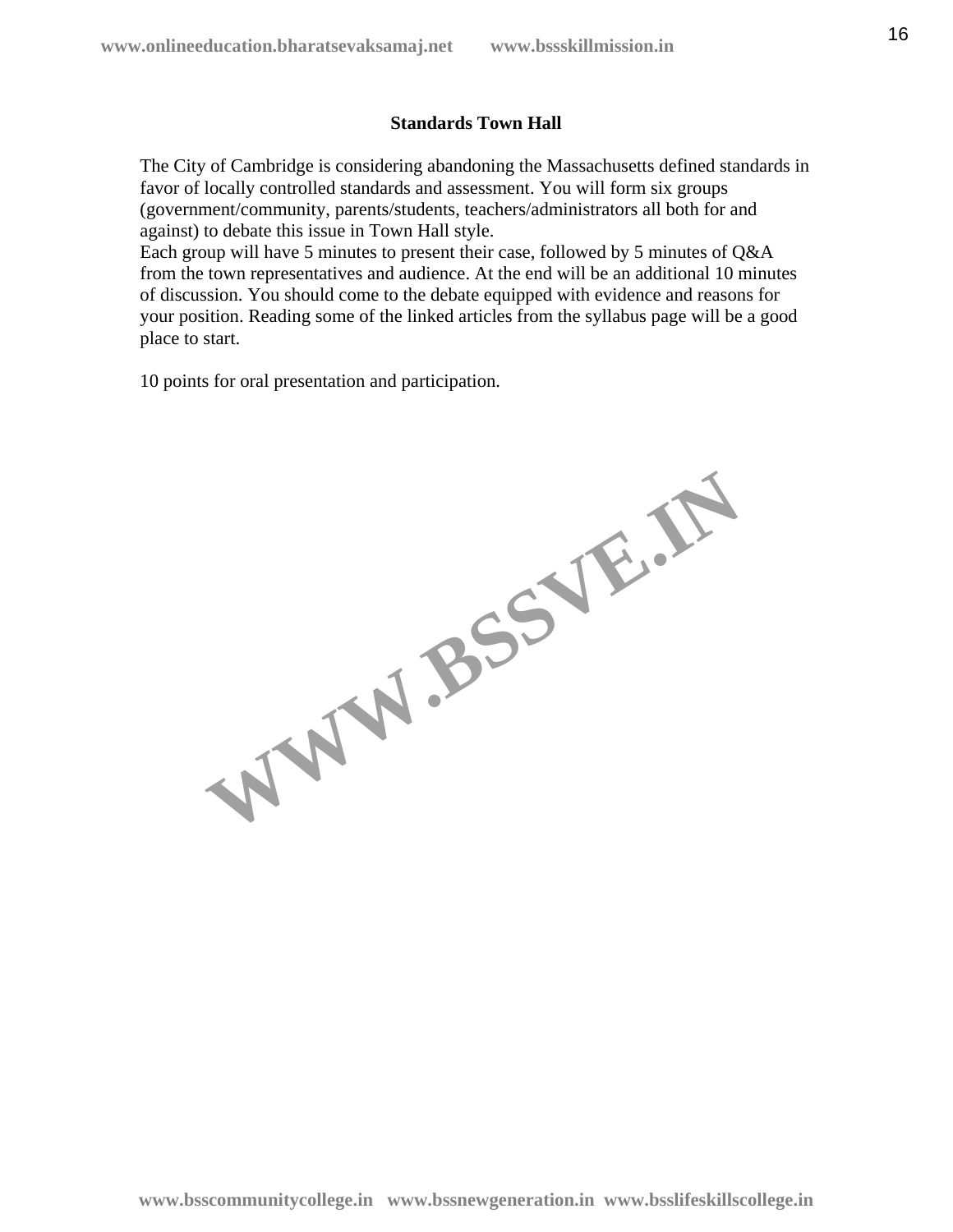11.125 Introduction to Education: Understanding and Evaluating Education Spring 2009

WWW.BSSVE.IN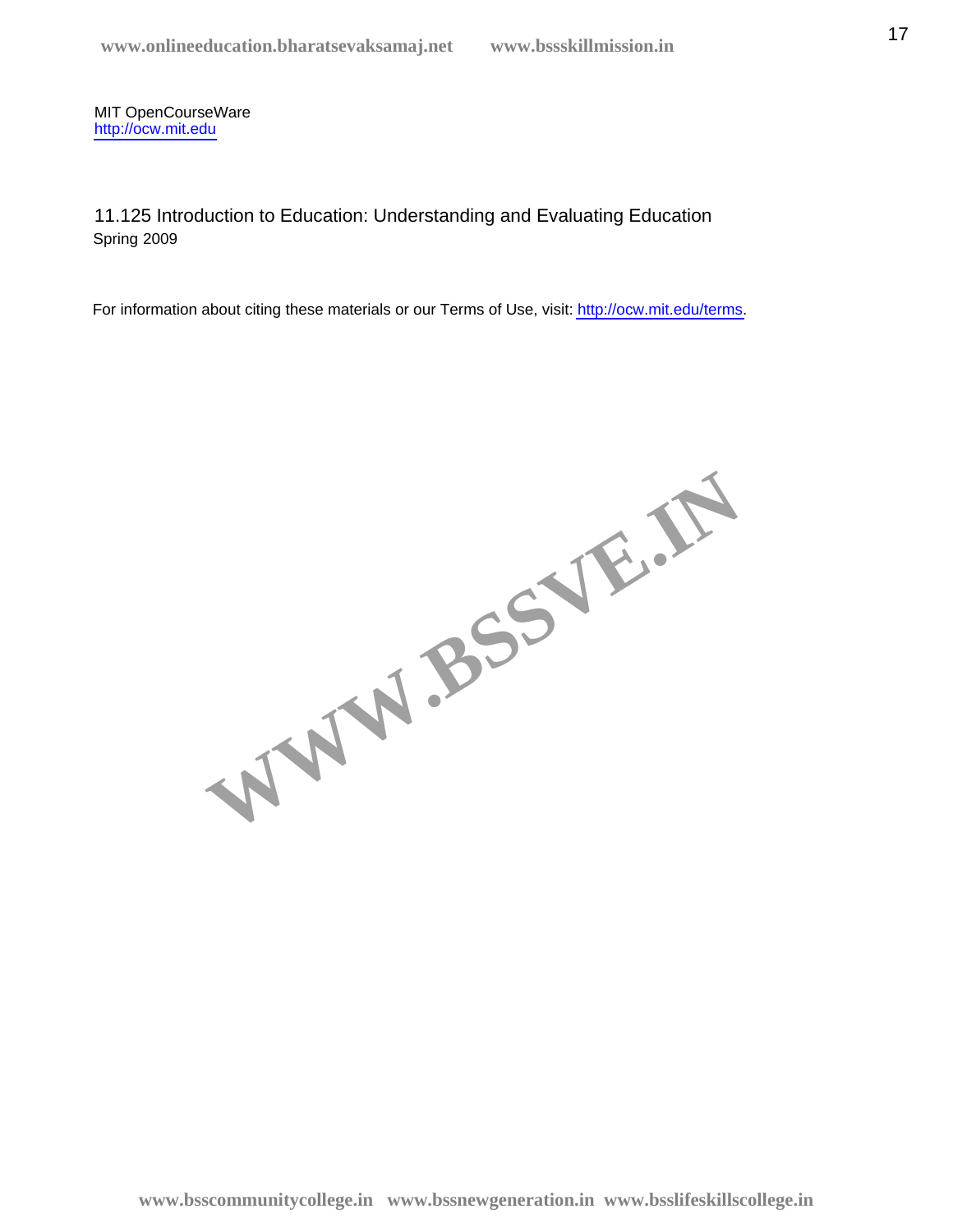# **Technologies for Learning - Velocity and Acceleration**

The goal of this unit is to understand how different technologies and approaches can contribute to the understanding of velocity and acceleration. You will be using several different versions of the same experiment to learn first hand how these media affect the learning process. As you conduct your experiments you should also be considering implementation and curricular issues such as:

- how the different media could be combined to enhance student learning, and in what order you might present them
- what time and material constraints might dictate your choice of one medium over another
- which media you would choose for different types of learners
- what your particular learning goals are for your students.

The experiment that you will be doing is a classic physics experiment in which you roll a cart down an inclined plane. In this experiment you will investigate how the angle of the inclined plane affects the velocity and acceleration of the cart. Specifically, you will be answering the following questions:

- How does the angle of the inclined plane affect the distance that the cart travels once it leaves the plane?
- What happens to the velocity and acceleration of the cart as it proceeds down the plane and then onto the floor?
- How does friction affect the outcome of the experiment?
- Where does the cart hit maximum velocity and acceleration? What factors influence the velocity and acceleration?

At the end of each experiment you should be able to describe a theory that explains the velocity and acceleration of the cart as it proceeds down the ramp, how these are affected by the angle of inclination and predicts the distance that the cart travels after it leaves the ramp. The method plane. In this experiment you will investigate how analysing<br>plane affects the velocity and acceleration of the cart. Specifically, you use<br>the following questions:<br>Iow does the angle of the inclined plane affec

The four approaches that we will be using are:

- 1. Rolling a cart down an inclined plane. You will measure velocity and acceleration using a stopwatch and a ruler.
- 2. Rolling a cart down an inclined plane. You will measure velocity and acceleration using the sonic ranger that continuously outputs data to the computer.
- 3. Using the [Explore Learning simulations](http://www.explorelearning.com/) to simulate rolling a cart down an inclined plane.
- 4. Designing your own experiment based on Matchbox cars and track.

Instructions for using the sonic ranger, the Interactive Physics program and the Stella modules are provided here.